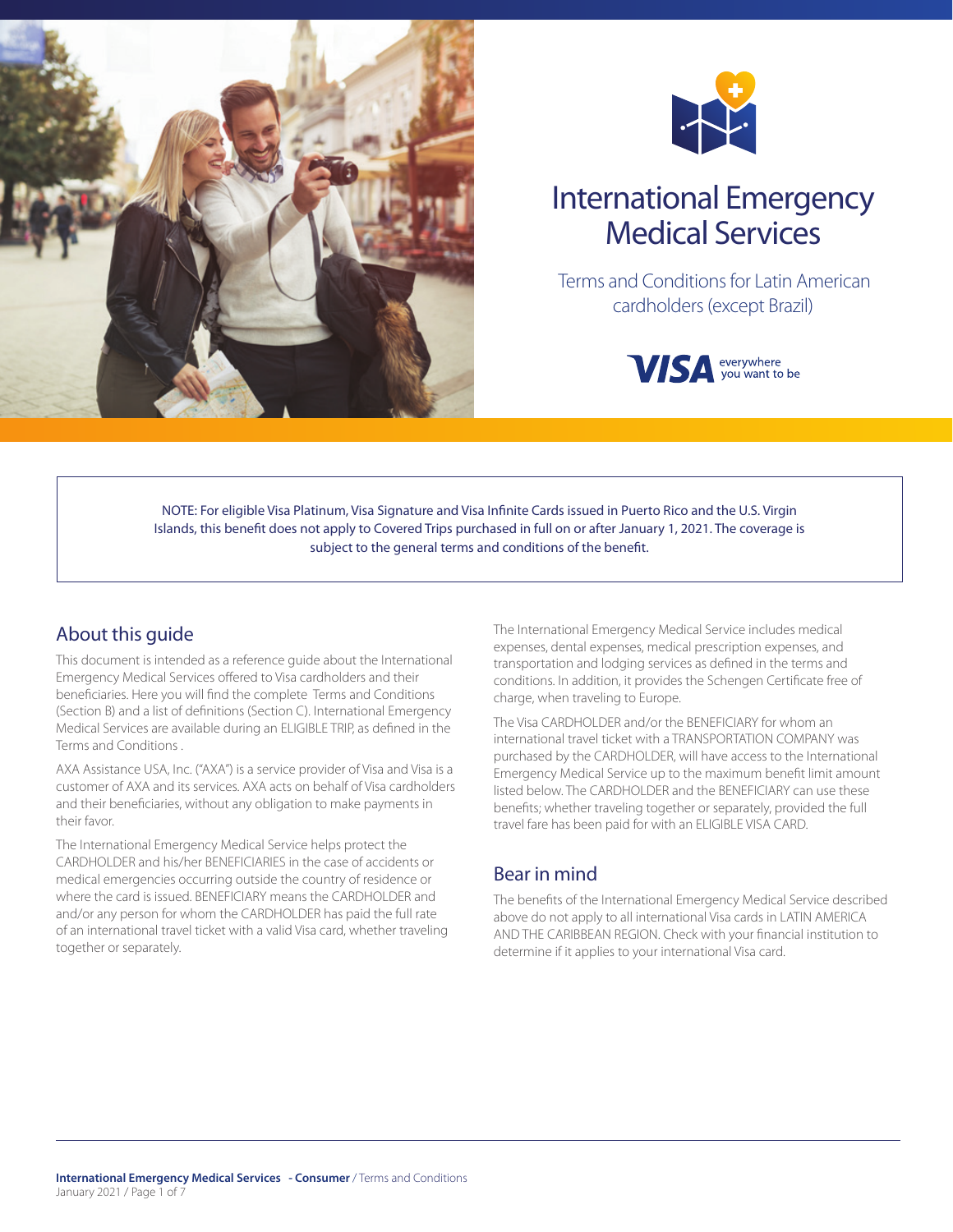### **SECTION A – INTRODUCTION**

### 1. What do I need to use the International Emergency Medical Service?

To use this service, the BENEFICIARY must have purchased an international travel ticket from a TRANSPORTATION COMPANY with an ELIGIBLE VISA CARD, issued in LATIN AMERICA AND THE CARIBBEAN REGION.

In addition, the benefits included in these Terms and Conditions will only be valid for an ELIGIBLE TRIP of up to sixty (60) consecutive days from the date of departure **from the COUNTRY OF RESIDENCE or THE CARD COUNTRY OF ISSUANCE.**

If the BENEFICIARY does not show evidence of purchase of an international travel ticket purchased from a TRANSPORTATION COMPANY or other required documentation, the CUSTOMER SERVICE CENTER will only coordinate the medical assistance for the BENEFICIARY and will not reimburse any expenses related to the International Emergency Medical Service.

### 2. Are the tickets acquired through a Rewards or Frequent Flyer Program included?

Yes, all international travel tickets purchased through i) Frequent Flyer Programs, ii) Visa Rewards Program and iii) Courtesy Tickets are included, provided the taxes and/or fees associated with the International travel ticket issuance have been entirely acquired with an ELIGIBLE VISA CARD.

If there are no taxes or fees, or if they were purchased with rewards points, the international travel tickets will only be considered as those obtained through purchases made with an ELIGIBLE VISA CARD. The bank must send a letter to guarantee that the points acquired in the Rewards Program were generated by using the ELIGIBLE VISA CARD.

### **SECTION B – TERMS AND CONDITIONS OF THE INTERNATIONAL EMERGENCY MEDICAL SERVICES**

### 3. What is included under the International Emergency Medical Service?

#### **1. Assistance services prior to trip:**

As a Visa cardholder you can have access to information prior and during travelling about destinations, health requirements and vaccinations.

#### **2. Medical assistance services**

- **a. Emergency medical expenses,** because of an ACCIDENT or MEDICAL EMERGENCY
- **b. Emergency dental treatment expenses** arising from accidental injury to natural, healthy teeth during an ACCIDENT or MEDICAL EMERGENCY that requires immediate treatment to relieve pain

**c. Covid-19:** The INTERNATIONAL EMERGENCY MEDICAL SERVICE will provide assistance for COVID-19 cases. Please see limitations and exclusions in section 6 – LIMITATIONS and EXCLUSIONS

#### **3. Transportation and accommodation services**

- **a. Emergency medical evacuation:** if adequate medical facilities are not available in the location where the ACCIDENT or MEDICAL EMERGENCY occurred, the CUSTOMER SERVICE CENTER will coordinate an Emergency Medical Evacuation of the BENEFICIARY, and the USUAL AND REASONABLE EXPENSES will be applied for the evacuation to the nearest medical center equipped to provide adequate emergency treatment, or to return home after an eligible hospitalization. The CUSTOMER SERVICE CENTER must grant prior approval and coordinate the necessary procedures to transfer the BENEFICIARY.
- **b. Repatriation of remains:** in case of the unexpected death of the BENEFICIARY, our CUSTOMER SERVICE CENTER will coordinate the governmental authorizations and will incur in the USUAL AND REASONABLE EXPENSES for the Repatriation of the mortal remains to THE BENEFICIARY'S COUNTRY OF RESIDENCE. **NO FUNERAL EXPENSES ARE INCLUDED.** The CUSTOMER SERVICE CENTER must grant prior approval and coordinate the necessary procedures to transfer the BENEFICIARY.
- **c. Early return or extended stay:** due to death, MEDICAL EMERGENCY or ACCIDENT of the BENEFICIARY, under this benefit the cost of changing the travel ticket to a similar one based on the original itinerary of the CARDHOLDER and his/her BENEFICIARIES affected by the incident is eligible. If changing the ticket is not possible, the costs of a new ticket comparable to the original itinerary will be considered. Under this benefit, only the return of the BENEFICIARY to the COUNTRY OF RESIDENCE or to **THE CARD COUNTRY OF ISSUANCE** is eligible. The CUSTOMER SERVICE CENTER must grant prior approval and coordinate the necessary procedures to transfer the BENEFICIARY.
- **d. CONVALESCENCE:** because of a hospitalization due to an ACCIDENT or MEDICAL EMERGENCY, under this benefit the BENEFICIARY is eligible for accommodation costs of up to five (5) nights of comparable accommodation during the ELIGIBLE TRIP. The CUSTOMER SERVICE CENTER must grant prior approval and coordinate the necessary procedures to transfer the BENEFICIARY. If the BENEFICIARY does not contact the CUSTOMER SERVICE CENTER prior to such CONVALESCENCE, BENEFICIARY will only be reimbursed for the USUAL AND REASONABLE EXPENSES of comparable accommodation.

#### **4. Visa Online Medic**

As part of the VISA Online Medic program, the BENEFICIARY has access to teleconsultation services, a solution that allows for a digital medical visit when using the International Emergency Medical Service during an ELIGIBLE TRIP.

If the BENEFICIARY needs assistance in SIMPLE/NONURGENT MEDICAL EVENTS, he/she can access a virtual medical consultation anywhere in the world\* with licensed doctors without having to go to a medical center.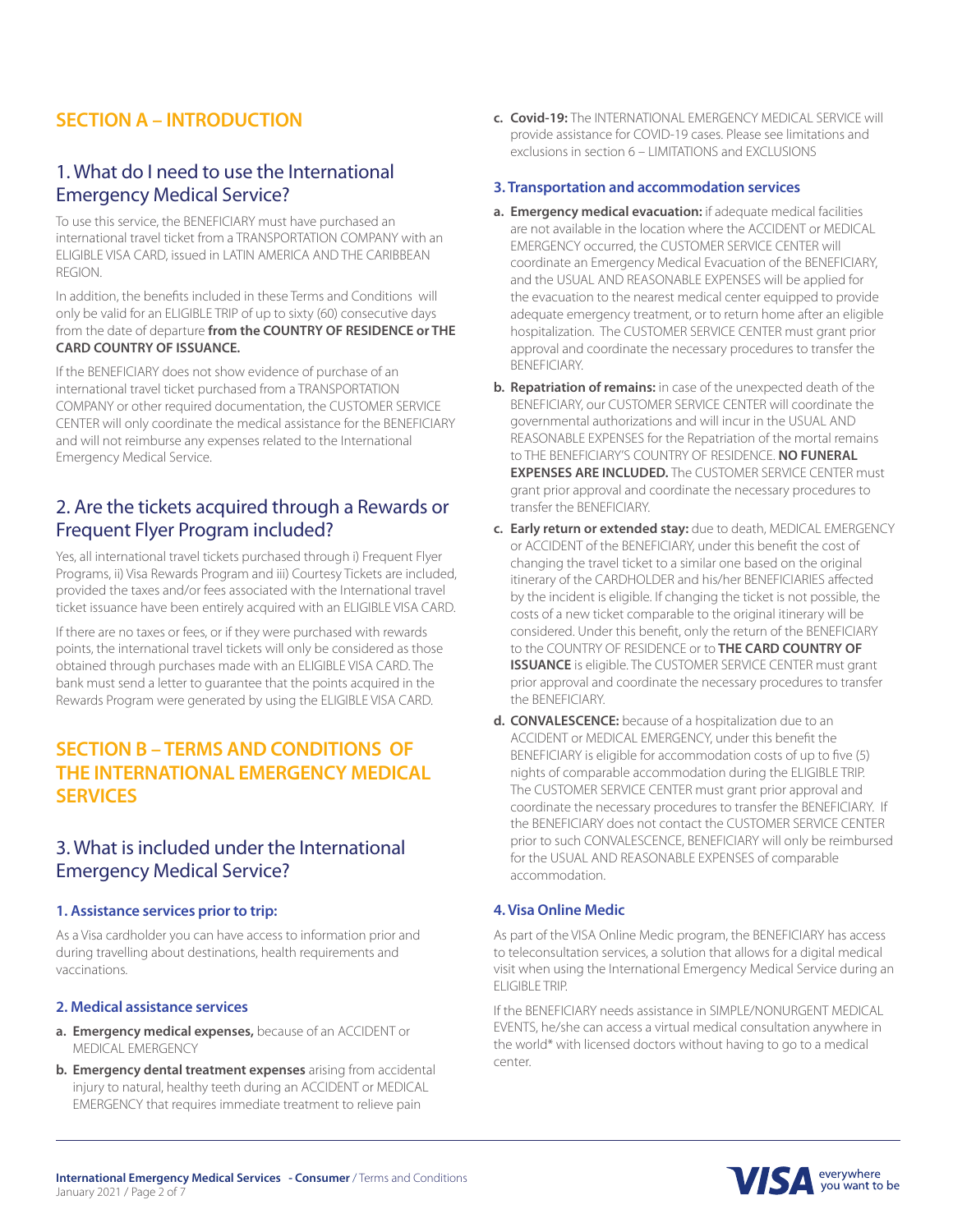BENEFICIARIES can access "Visa Online Medic," provided the following conditions are met:

- 1. He/she is outside the COUNTRY OF RESIDENCE or THE CARD COUNTRY OF ISSUANCE
- 2. He/she bought 100% of the international travel ticket with an ELIGIBLE VISA CARD
- 3. The assistance required is for the following medical conditions: Abrasions, Allergies, Arthritic Pain, Asthma, Bronchitis, Bruises, Colds and Flu, Cold Sores, Cough, Diarrhea, Fever (people over 12 months, under 70 years of age), Minor Lacerations, Lice, Simple Medication Refills, Pink Eye or Conjunctivitis, Rash, Upper Respiratory Infections (without complications), Sinusitis, Sore Throat, Minor Skin Inflammation and Infections, Sty, Minor Sports Injuries, Urinary Tract Infections (simple), Yeast Infections, Vomiting, Minor Infections (example: skin, sores, throat), Insect Bites, Mild Dehydration, Ear Infections and Other Minor Conditions on a Case-By-Case Basis.
- 4. The Beneficiary is not less than one year of age..

To confirm your eligibility for this benefit, see Section 4 of this document.

\*The "Visa Online Medic" benefit may not be available in all countries due to local government restrictions, environmental or connectivity limitations. The "Visa Online Medic" benefit is not available in Canada, Cuba, Syria, Sudan, Iran, North Korea, the Crimean Peninsula, Venezuela or any other country or region subject to international or US economic or commercial sanctions.

#### **4.1 how do I access Visa Online Medic?**

This benefit is available 24 hours a day, 7 days a week in Spanish, English and Portuguese. If the service is not available in the requested language, the BENEFICIARY will be provided with a translator.

BENEFICIARIES can access the benefit through:

1. Visa Benefits Portal: www.visa.com/benefitsportal

*AXA and Visa are not responsible for the quality of the internet connection, such as the mobile devices used by the BENEFICIARY to access this benefit.*

2. Contacting the CUSTOMER SERVICE CENTER through the following telephone numbers: 1-800-396 9665 (USA and Canada) and 1-303-967-1098 (other countries). You can always make a collect call. *If the BENEFICIARY prefers not to use the "Visa Online Medic" service, he/ she has the option of requesting information of the nearest medical center or scheduling a doctor's visit.*

#### **4.2. How do i access the medical prescriptions prescribed through Visa Online Medic?**

Because of the care received through "Visa Online Medic," the BENEFICIARIES may have access to the medical prescriptions by accessing the Visa Online Medic through the Visa Benefits Portal www.visa.com/benefitsportal. The medical prescriptions will be ready to be picked up if the beneficiary is in the United States. The prescription will be sent to the pharmacy closest to the BENEFICIARY's location indicated when accessing the Visa Online Medic program. Issuance of medical prescriptions will be subject to the local laws and regulations applicable to the sale of prescription drugs. For prescriptions outside the United States, it will be emailed to the BENEFICIARY's email provided when accessing the Visa Online Medic program.

Teleconsultation services included as part of the "Visa Online Medic" benefit are provided by a third-party teleconsultation provider.

### 5. International Emergency Medical Services according to the Visa card type

In the case of a MEDICAL EMERGENCY or ACCIDENT during an ELIGIBLE TRIP, a BENEFICIARY has access to the benefit limits listed below:

#### **MEDICAL ASSISTANCE SERVICES**

- a. Emergency medical expenses
- b. Emergency dental treatment

| Visa Platinum                   | Visa Signature & Infinite       |  |  |
|---------------------------------|---------------------------------|--|--|
| The medical assistance services | The medical assistance services |  |  |
| will have a maximum benefit     | will have a maximum benefit     |  |  |
| amount that will not exceed     | amount that will not exceed     |  |  |
| 70,000 USD* per BENEFICIARY     | 150,000 USD* per BENEFICIARY    |  |  |

#### **ACCOMMODATION AND TRANSPORTATION SERVICES**

- a. Emergency medical evacuation
- b. Repatriation of mortal remains
- c. Early return or extended stay
- d. Convalescence

| Visa Platinum                    | Visa Signature & Infinite        |
|----------------------------------|----------------------------------|
| The transportation or            | The transportation or            |
| accommodation service will have  | accommodation service will have  |
| a maximum benefit amount that    | a maximum benefit amount that    |
| will not exceed the total amount | will not exceed the total amount |
| of 100,000 USD per MEDICAL       | of 100,000 USD per MEDICAL       |
| <b>EMERGENCY or ACCIDENT</b>     | <b>EMERGENCY or ACCIDENT</b>     |
| VISA Online Medic: Included      | VISA Online Medic: Included      |

\*The benefit limit for Emergency medical expenses and Emergency dental treatment of \$70,000 USD for Platinum cards and \$150,000 USD for Infinite/ Signature cards, are effective to claims with incident date from October 1st, 2020.

Note: For eligible Visa Platinum, Visa Signature and Visa Infinite Cards issued in Puerto Rico and the U.S. Virgin Islands, this benefit does not apply to Covered Trips purchased in full on or after January 1, 2021. The coverage is subject to the general terms and conditions of the benefit.

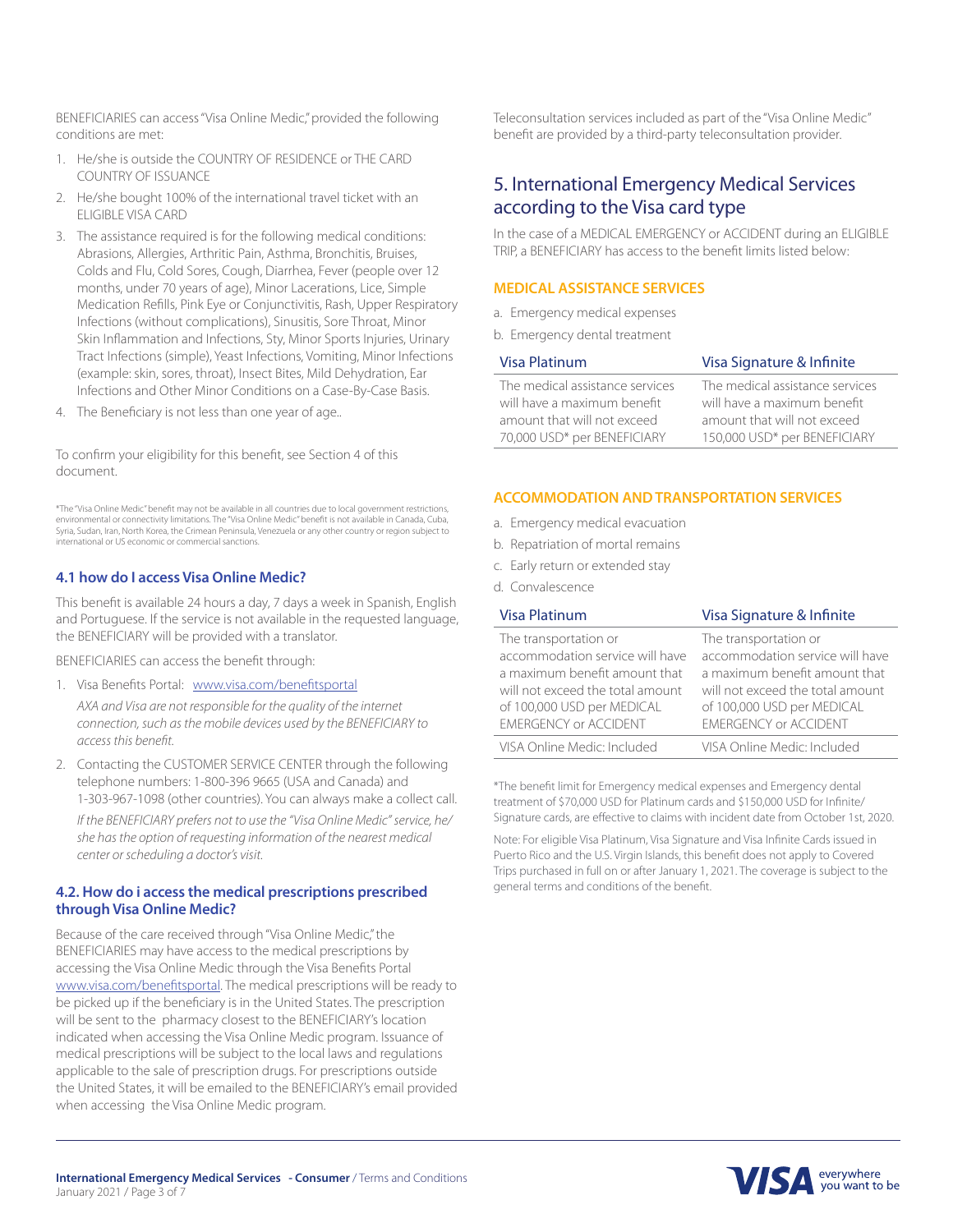### 5.1 – Description of the optional plans for Latin American Countries (except Brazil):

| <b>International Emergency Medical</b><br><b>Service - According to your</b><br>issuing bank | Plan A<br><b>OPTIONAL</b> | Plan C<br><b>OPTIONAL</b> | Plan D<br><b>OPTIONAL</b> | <b>Plan E</b><br><b>OPTIONAL</b> | <b>Plan F</b><br><b>OPTIONAL</b> |
|----------------------------------------------------------------------------------------------|---------------------------|---------------------------|---------------------------|----------------------------------|----------------------------------|
| <b>Emergency Medical Expenses</b>                                                            | 5,000 USD                 | 10,000 USD                | 15,000 USD                | 5,000 USD                        | 25,000 USD                       |
| <b>Emergency Medical Expenses in</b><br><b>Schengen Countries</b>                            | € 30.000                  | € 30.000                  | € 30.000                  | <b>NA</b>                        | € 30.000                         |
| <b>Emergency Dental Treatment</b>                                                            | 100 USD per tooth         | 100 USD per tooth         | 100 USD per tooth         | <b>NA</b>                        | 100 USD per tooth                |
| <b>Medical Emergency Evacuation</b>                                                          | 20,000 USD                | 20,000 USD                | 20,000 USD                | 50,000 USD                       | 20,000 USD                       |
| <b>Repatriation of Mortal Remains</b>                                                        | 7,500 USD                 | 15,000 USD                | 20,000 USD                | 75,000 USD                       | 20,000 USD                       |
| Early Return or Extended Stay                                                                | 1,000 USD                 | 3,000 USD                 | 5,000 USD                 | 5,000 USD                        | 5,000 USD                        |
| Convalescence                                                                                | 500 USD                   | 500 USD                   | 500 USD                   | 250 USD                          | 500 USD                          |
| <b>VISA Online Medic</b>                                                                     | Included                  |                           |                           |                                  |                                  |

IF THE BENEFICIARY HAS VALID INSURANCE OR ANY OTHER COVERAGE UNDER ANOTHER PROGRAM, ALL BENEFICIARY EXPENSES MUST BE PAID BY HIS/HER INSURANCE OR ANY OTHER COVERAGE UNDER ANOTHER PROGRAM BEFORE THE BENEFICIARY CAN MAKE USE OF THE INTERNATIONAL EMERGENCY MEDICAL SERVICE BENEFIT. TREATMENT MUST BE RECEIVED BY RECOMMENDATION OF A REGISTERED MEDICAL DOCTOR. FURTHERMORE, THE INTERNATIONAL EMERGENCY MEDICAL SERVICE BENEFITS ARE SUBJECT TO THE LIMITATIONS AND EXCLUSIONS SET FORTH BELOW.

Due to U.S. or other applicable trade or economic sanctions, laws, regulations and/or other

reasons, all benefits and services described herein are not available for traveling to Cuba, Iran, Syria, North Korea, the Crimean Peninsula, Venezuela and Sudan. Accordingly, no services will be provided, including, but not limited to, the payment of any claims, in connection with travel to these countries. Should new sanctions be imposed that prohibit the provision of benefits or services related to travel to any additional countries, travel to such countries shall be excluded from the International Emergency Medical Service.

Consider the restrictions on services and benefits related to international laws on sanctions before planning your trip.

### 6. What is not included in the International Emergency Medical Service?

LIMITATIONS AND EXCLUSIONS

- 1. THE COST OF MEDICAL ASSISTANCE CARRIED OUT AGAINST MEDICAL OPINION.
- 2. THE INTENTIONAL INTERRUPTION OF PREGNANCY AND THE COST OF NATURAL BIRTH ARE EXCLUDED.
- 3. BEING UNDER THE INFLUENCE OF ILLEGAL DRUGS, MEDICATION NOT TAKEN ACCORDING TO INDICATIONS, OR NARCOTICS, UNLESS THEY HAVE BEEN PRESCRIBED BY A REGISTERED MEDICAL DOCTOR.
- 4. ALL CHIROPRACTIC TREATMENT; HOMEOPATHIC TREATMENT; ACUPUNCTURE, OCCUPATIONAL THERAPY, PHYSIOTHERAPY.
- 5. EXAMINATIONS OR DIAGNOSTIC TESTS THAT ARE PART OF A ROUTINE PHYSICAL EXAM OR PROGRAMMED TREATMENT, INCLUDING, BUT NOT LIMITED TO, THE FOLLOWING: VACCINES; ROUTINE SIGHT AND HEARING EXAMINATIONS; OPTOMETRY AND SIGHT CORRECTION; GLASSES; CONTACT LENSES; HEARING AIDS AND ALL KINDS OF MAINTENANCE OR ADJUSTMENT THEREOF; PROSTHESIS; PURCHASE OR RENTAL OF HUMIDIFIERS, ATOMIZERS, WALKERS OR STICKS, INHALERS, EXERCISE EQUIPMENT OR SIMILAR EQUIPMENT.
- 6. ORGAN TRANSPLANTS OR THE TRANSPORTATION THEREOF.
- 7. ALL TYPES OF HOTELS, RESTAURANTS, TAXIS, CELLULAR EXPENSES OR ANY OTHER TELEPHONE OR DATA EXPENSES, RELATED WITH A MEDICAL EMERGENCY OR ACCIDENT OR NOT.
- 8. ALL MEDICAL ATTENTION OR TREATMENT COSTS INCURRED BY THE BENEFICIARY AFTER THE END OF THE ELIGIBLE TRIP, RELATED TO AN ACCIDENT OR MEDICAL EMERGENCY OR NOT, THAT OCCURRED, OR WAS DIAGNOSED, DURING THE BENEFICIARY'S TRIP.
- 9. FUNERAL COSTS.
- 10. ALL TREATMENT, CHECKUP OR MEDICAL SERVICE KNOWN BEFORE THE BEGINNING OF THE ELIGIBLE TRIP, OR MEDICAL EXPENSES INCURRED WHEN TRAVELING SOLELY FOR THE SPECIFIC PURPOSE OF OBTAINING MEDICAL TREATMENT.
- 11. TREATMENT OF A MEDICAL EMERGENCY OR ACCIDENT RESULTING FROM NOT FOLLOWING SAFETY GUIDELINES OR PUTTING ONESELF EXCESSIVELY AT RISK WHILE PRACTICING SPORTS OR OTHER ACTIVITIES,

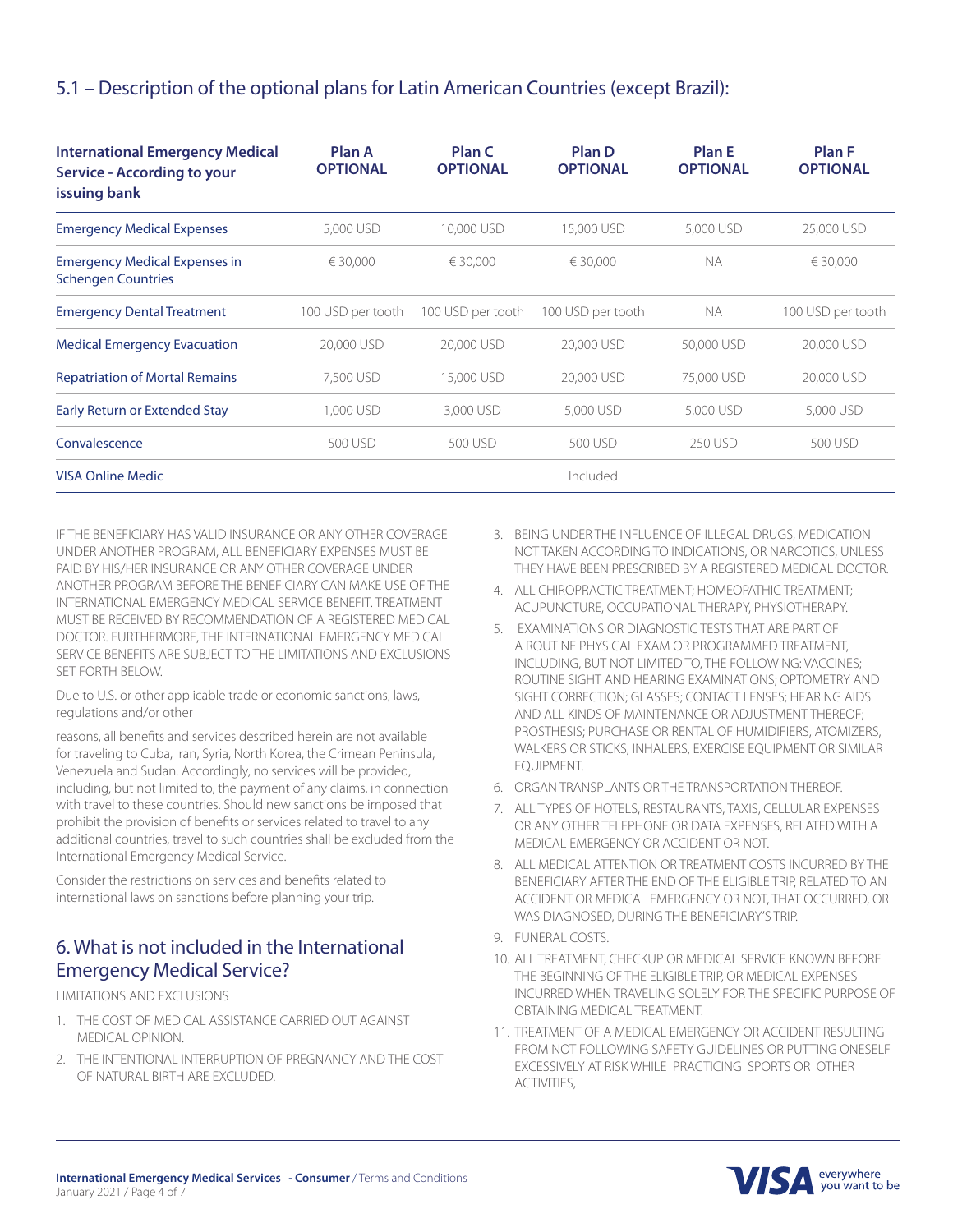- 12. TREATMENT OF A MEDICAL EMERGENCY OR ACCIDENT RESULTING FROM BREACHING THE NORMAL LAWS, RULES, REGULATIONS OR SAFETY REGULATIONS IN FORCE AT THE PLACE WHERE THE MEDICAL SERVICES WERE PROVIDED.
- 13. IN ADDITION TO THE ABOVE LIMITATIONS AND EXCLUSIONS, THE INTERNATIONAL MEDICAL EMERGENCY BENEFIT REQUESTED AS A CONSEQUENCE OF COVID-19 WILL BE EXCLUDED IN THE FOLLOWING CASES:
	- a. In case the BENEFICIARY is traveling to a country, specific region or event where the World Health Organization (WHO) or any regulatory authority in the country from/to which the BENEFICIARY has advised or prohibited against travel.
	- b. In case the expenses are related direct or indirect as a consequence of the BENEFICIARY failing to obtain any recommended vaccines or medications prior to the trip.

### 7. How to access the International Emergency Medical Service

BENEFICIARIES can access the benefit through:

1. VISA ONLINE MEDIC: by visiting the Visa Benefits Portal www.visa.com/benefitsportal

*AXA and Visa are not responsible for the internet connection quality, such as that of mobile devices used by the BENEFICIARY to access this benefit.*

**2. Talk with an agent:** Immediately or within the term of thirty (30) days from the date of the ACCIDENT or the Medical Emergency through the phone number in the back of your Visa card selecting option #4. You can always make a collect call. The delay in communication with the customer service center may result in the loss of the benefit.

### 8. How to request a refund?

The Visa CARDHOLDER and his/her BENEFICIARY may request reimbursement of medical expenses and/or prescriptions which they have incurred as part of the INTERNATIONAL EMERGENCY MEDICAL SERVICE, including those prescriptions issued through "Visa Online Medic."

The Visa CARDHOLDER and his/her BENEFICIARY can submit a claim reimbursement online, by going to **www.visa.com/benefitsportal** and follow the steps below.

- 1. Log-in to VISA Benefits Portal and click on International Emergency Medical Service
- 2. Select Submit claim
- 3. Complete claim form and attach the documentation required

In case you have any questions or need assistance with the process, you can chat with one of our agents (www.visa.com/benefitsportal - Live chat) or call us trough the number in the back of your Visa card.

The necessary documents to request a refund include the following:

For Claims up to 1,000 USD, you are required to fill out your claim online with bank wire details, submit your receipts, and provide proof that you purchased your trip with your eligible VISA card.

For Claims over 1,000 USD, you may be required to submit additional documentation, such as:

- Copy of the account statement of the Visa card showing the total charge amount for the ticket(s)
- Copy of the transportation company's ticket as proof that the total trip amount has been charged to the Visa card
- Detailed receipts and/or detailed invoice copy
- Medical information including the diagnosis and treatment, but not limited to:
	- A medical report
	- A note from your doctor
	- Itemized bills
- If your assistance was provided in the United States, include the bills with the ICD-9 diagnosis codes (International Classification of Diseases)
- Bank transfer form
- Additional documents may be requested.

### 9. General provisions of the program

There are circumstances beyond AXA that may affect the provision of the services or benefits mentioned herein. If possible and in accordance with the law, AXA will arbitrate all means to provide the services or benefits available to assist the BENEFICIARY and resolve the emergency.

Due to U.S. or other applicable trade or economic sanctions, laws, regulations and/or other

reasons, all benefits and services described herein are not available for traveling to Cuba, Iran, Syria, North Korea, the Crimean Peninsula, Venezuela and Sudan. Accordingly, no services will be provided, including, but not limited to, the payment of any claims, in connection with travel to these countries. Should new sanctions be imposed that prohibit the provision of benefits or services related to travel to any additional countries, travel to such countries shall be excluded from the International Emergency Medical Service.

Consider the restrictions on services and benefits related to international laws on sanctions before planning your trip.

All benefits of the International Emergency Medical Service described herein are subject to change or cancellation. Therefore, this document should be modified periodically, and you should contact the CUSTOMER SERVICE CENTER or your financial institution to ensure that you have the most up-to-date information. The benefits of the International Emergency Medical Service become effective at the beginning of the ELIGIBLE TRIP and will cease within sixty (60) days from the date of the ELIGIBLE TRIP or at the time that the ELIGIBLE TRIP is completed.

These Terms and Conditions of the International Emergency Medical Service are not a contract or an insurance policy and are designed as a general informative statement of the International Emergency Medical Service benefits available through the International Visa Services Association throughout LATIN AMERICA AND THE CARIBBEAN REGION. No legal action may be initiated after one (1) year from the time of notification by AXA to the BENEFICIARY of the decision regarding the application of the International Emergency Medical Service benefits.

The benefits of the International Emergency Medical Service are administered by: AXA Assistance USA, Inc. AXA Assistance USA, Inc.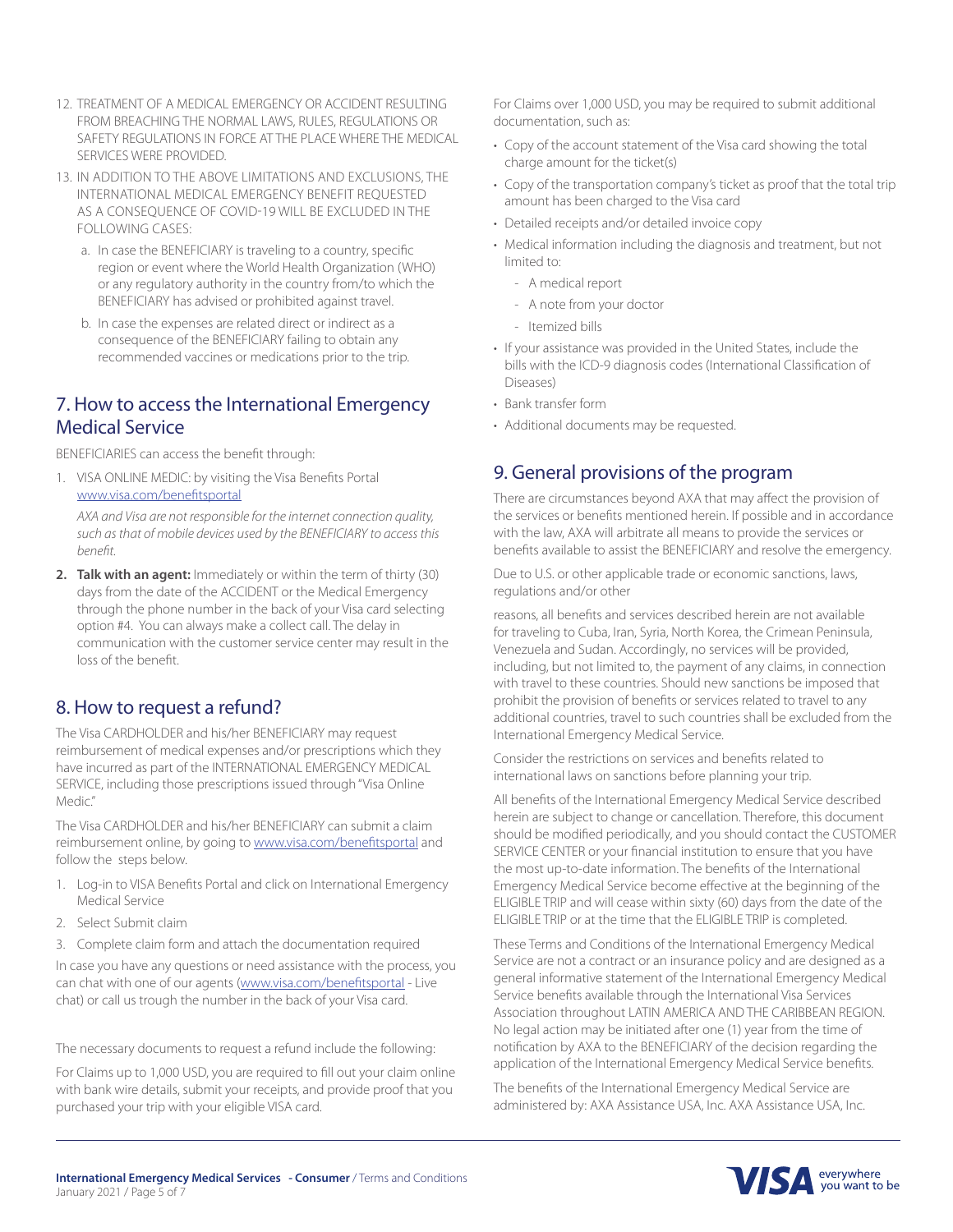**BEAR IN MIND:** the benefits of the International Emergency Medical Service described above do not apply to all international Visa cards in LATIN AMERICA AND THE CARIBBEAN REGION. Check with your financial institution to determine if these benefits apply to your international Visa card.

## Conversion of the Amounts into Foreign **Currency**

All amounts mentioned herein are expressed in US dollars. Payments under the IEMS [International Emergency Medical Service] Program will be made in the local currency of the CARDHOLDER or BENEFICIARY receiving the payment, when possible. The exchange rate used will be the rate in force at the time the claim has been evaluated and approved.

### Important information

This reference guide contains a description of services and benefits available to certain Visa cardholders in Latin America and the Caribbean and it has been updated as of September 2019. Please confirm with your Visa representative the validity of this information before communicating said benefits to your clients and/or CARDHOLDERS. CARDHOLDERS should check with their issuing bank to verify that the services and benefits apply to their Visa card. These benefits only apply to Visa cards with international use capability.

This document is a summary of the International Emergency Medical Service program and is intended to be distributed to CARDHOLDERS in its entirety. If a Visa issuer distributes statements or portions of this document to CARDHOLDERS, it is done at their own risk.

The benefits described in this reference guide are not guaranteed and are subject to terms and conditions and include certain restrictions, limitations and exclusions. All benefits are subject to change or cancellation without prior notice.

Services and benefits are provided through third parties. Visa is not an insurance company. The details of all of the provisions referring to the benefits are detailed in the CARDHOLDER agreement. If there are any differences between the descriptions in this presentation and the CARDHOLDER agreement signed by the cardholder at the local level, the current CARDHOLDER agreement will apply locally (in the jurisdiction where the Visa card was issued).

It is the sole responsibility of the issuer to ensure that their card programs, CARDHOLDER contracts, benefits and card features, as well as other disclosures and practices are in full compliance with all laws, regulations and other legal provisions that may apply. The issuer must review the card benefits program with their legal counsel so that their card benefits program, disclosures, and contracts for CARDHOLDERS related to such benefits or card features, comply with all applicable legal requirements. Visa makes no representations or warranties regarding the information contained in this document. This material does not constitute advice or legal opinion.

The services and benefits provided by this program will be null and void if they violate the economic or commercial sanctions of the United States of America such as, but not limited to, the sanctions administered and regulated by the Office of Foreign Assets Control (OFAC) of the United States Department of the Treasury, or other applicable sanctions programs.

The benefit amounts are denominated in US dollars. The payment of claims will be made in the local currency where required by law, using the exchange rate in force at the time services are provided.

These Terms and Conditions does not apply to Visa cards issued in Brazil.

### **SECTION C. DEFINITIONS CORRESPONDING TO THE BENEFITS DESCRIBED IN THIS GUIDE**

**ACCIDENT:** sudden, unexpected and uncontrollable physical event that happens to the BENEFICIARY during an ELIGIBLE TRIP.

**LATIN AMERICA AND THE CARIBBEAN REGION:** region comprised of the following countries: Antigua, Argentina, Aruba, Bahamas, Barbados, Bermuda, Bolivia, Brazil, Belize, Cayman Islands, Chile, Colombia, Costa Rica, Curaçao, Dominican Republic, Ecuador, El Salvador, Guatemala, Guyana, Haiti, Honduras, Jamaica, Mexico, Nicaragua, Panama, Paraguay, Peru, Puerto Rico, St. Kitts-Nevis, St. Lucia, Trinidad and Tobago and Uruguay .

**"Core" benefit:** means products provided through and funded by Visa to specific card portfolios: Platinum, Signature and Infinite.

**"Optional" benefit:** means products provided through Visa but funded by issuing banks.

**"IEMS program" :** International Emergency Medical Services for medical services that occurred overseas

 **"Services" and "Assistance Services"** are provided by AXA Assistance Argentina in Maipú 255, C1084ABE, Buenos Aires, Argentina or any other AXA Assistance subsidiary/facility within the Americas region.

 **"IEMS Claims"** services are provided by AXA Assistance Mexico in Av. 5 de Febrero 1531, Carrillo, 76138 Santiago de Querétaro, Qro., Mexico

**BENEFICIARY:** the CARDHOLDER and/or any person for whom the CARDHOLDER has paid the full rate of an international travel ticket with a valid Visa card, whether traveling together or separately.

**CUSTOMER SERVICE CENTER:** communication channel and available facilities (equipment, systems and personnel) whose purpose is to provide an interface between Visa and customers. You can contact the CUSTOMER SERVICE CENTER through the following telephone numbers: 1-800-396 9665 (USA and Canada) and 1-303-967-1098 (other countries). You have the option of making a collect call.

**AIRLINE COMPANY:** a company mentioned in the Official Airline Guide (OAG) or in the ABC World Airways Guide, with a license, certificate or similar authorization for regular air transport, issued by the competent authorities of the country in which the aircraft is registered and that, in accordance with said authorization, maintains and publishes schedules and rates for passenger flights between airports at regular and specific times.